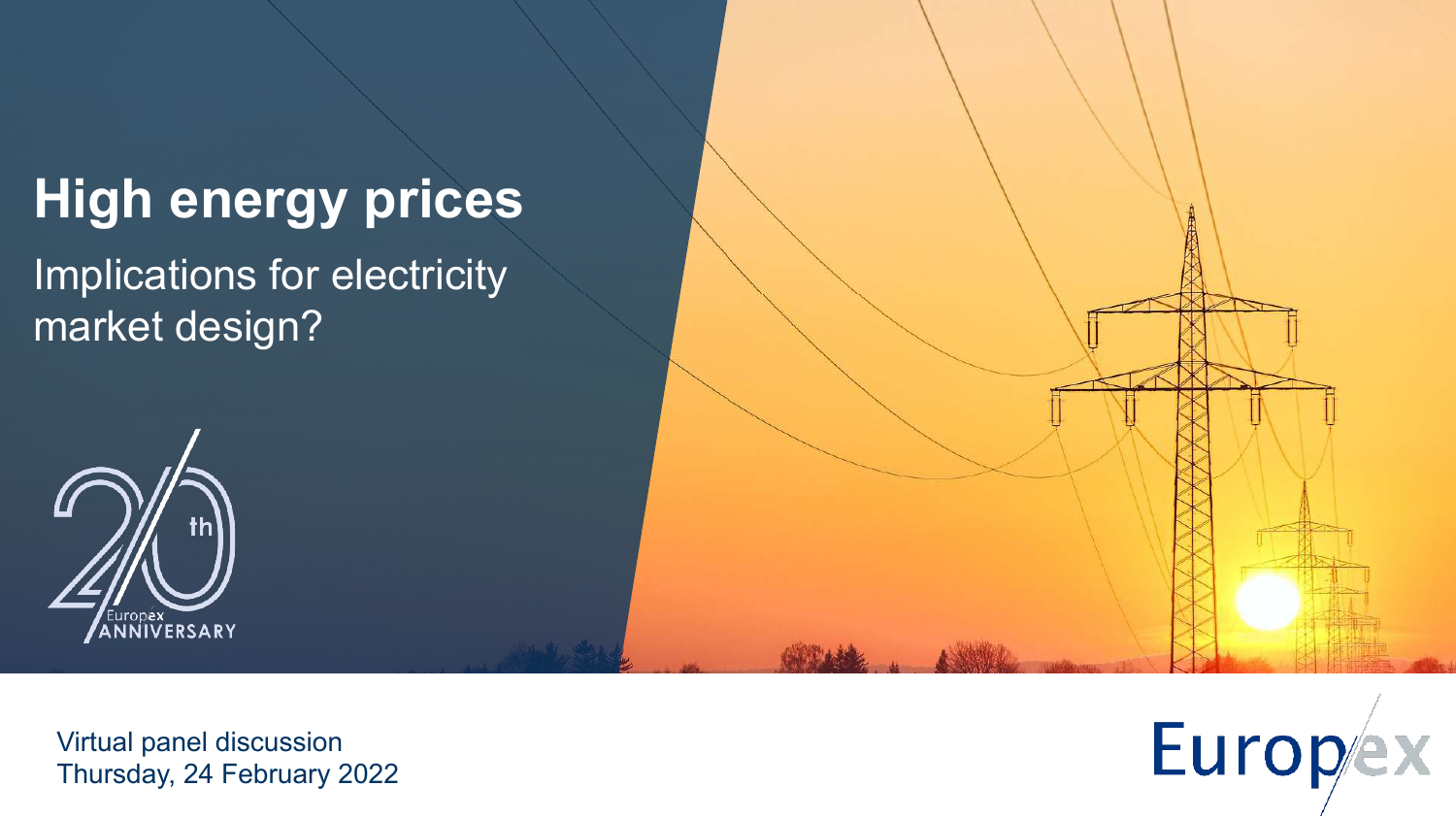#### 1. Energy prices: status and outlook

- Mix of factors: strong global economic recovery, a simultaneous demand and supply shock, technical supply shortages, unfavourable weather conditions and a strained geopolitical situation.
- § Wholesale gas prices have been up to 400% higher compared to a year ago. Wholesale electricity prices have increased by approximately 260%.
- § Gas prices peaked in Dec. 2021 at 180 EUR MWh. Oil prices are at their highest since 2014.
- Beyond the current heating season (October 2021 to March 2022), many analysts expect prices to remain above historic levels for at least two years.
- In the near-term, gas is likely to continue to drive electricity prices.



*Source: ACER*

Euro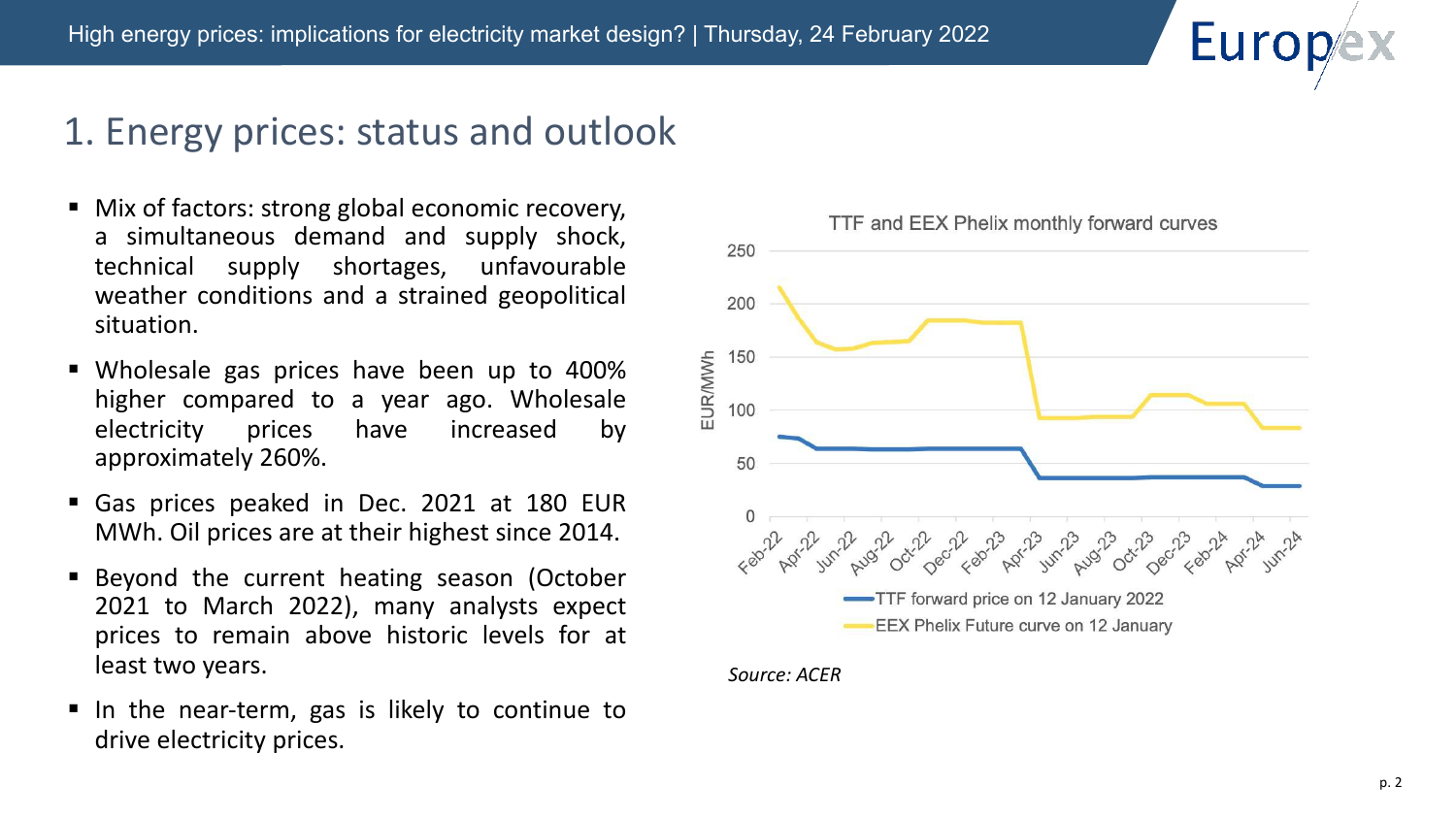## **Euro**

## 2. High energy prices: key moments in the European debate (1/2)

 $\mathbf O$ 

 $\Omega$ 

 $\overline{O}$ 

#### **13 Oct. 2021**

**Commission 'toolbox' published:** Following its commitment in September, the EC set out a harmonised framework for short-term relief measures to help protect vulnerable consumers, as well as medium- to longer term measures.

#### **Nov. 2021**

**ACER and ESMA publish their preliminary reports:** on the functioning of the electricity and carbon markets respectively.

**21-22 Oct. 2021**

**European Council:** EU leaders invite the Commission to study the functioning of the gas and electricity markets, as well as the EU carbon market. The topic is taken up again at the 16 Dec. Council.

**2 Dec. 2021**

**TTE Council - Energy:** France, Greece, Italy, Spain and Romania submit a joint non-paper on energy prices,  $\Omega$ arguing for a closer link to the costs of the generation  $\overline{O}$ mix. Nine other member states publish a paper defending the *'competitive principles'* of the electricity and gas market design.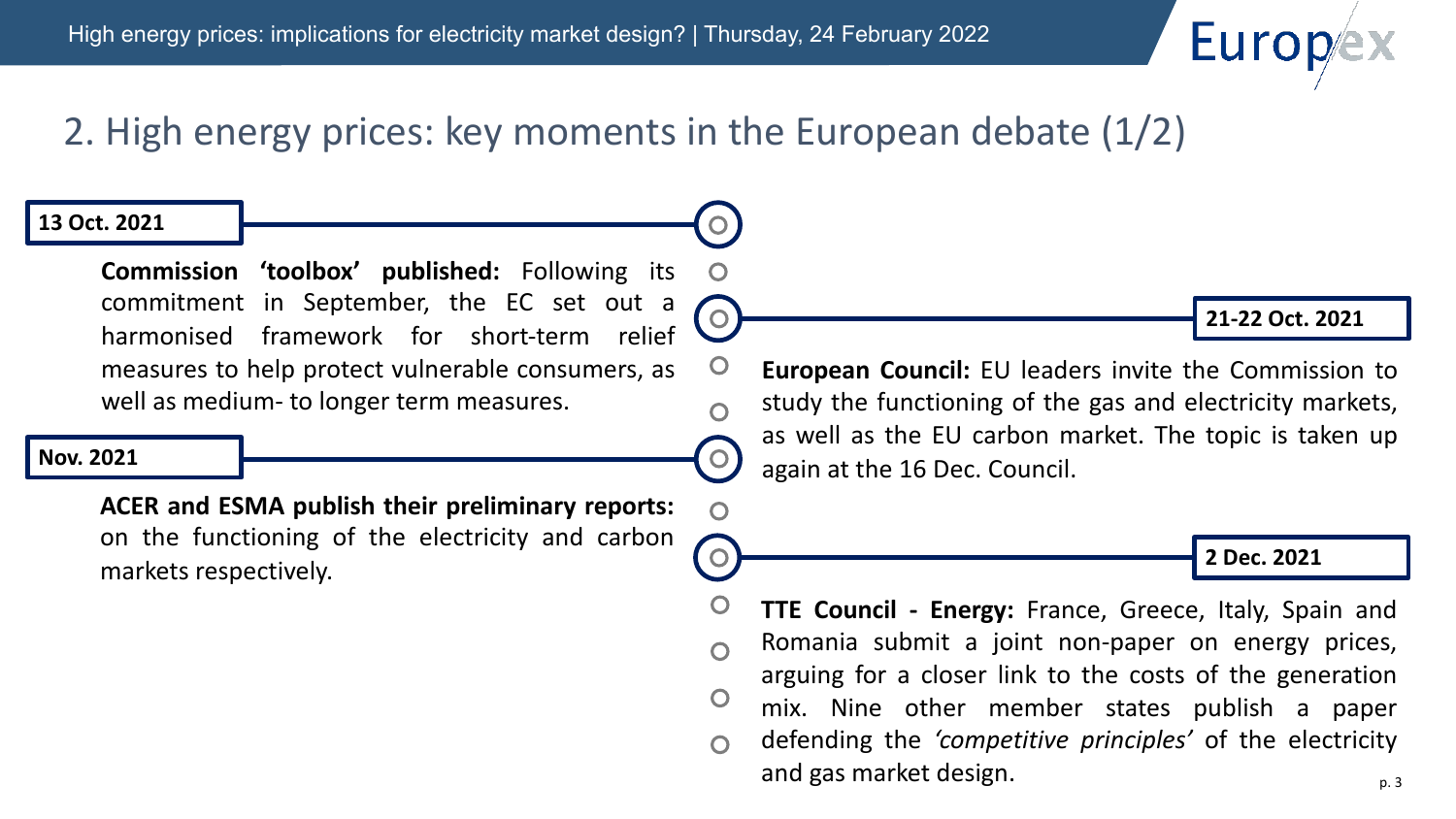

## 3. High energy prices: key moments in the European debate (2/2)



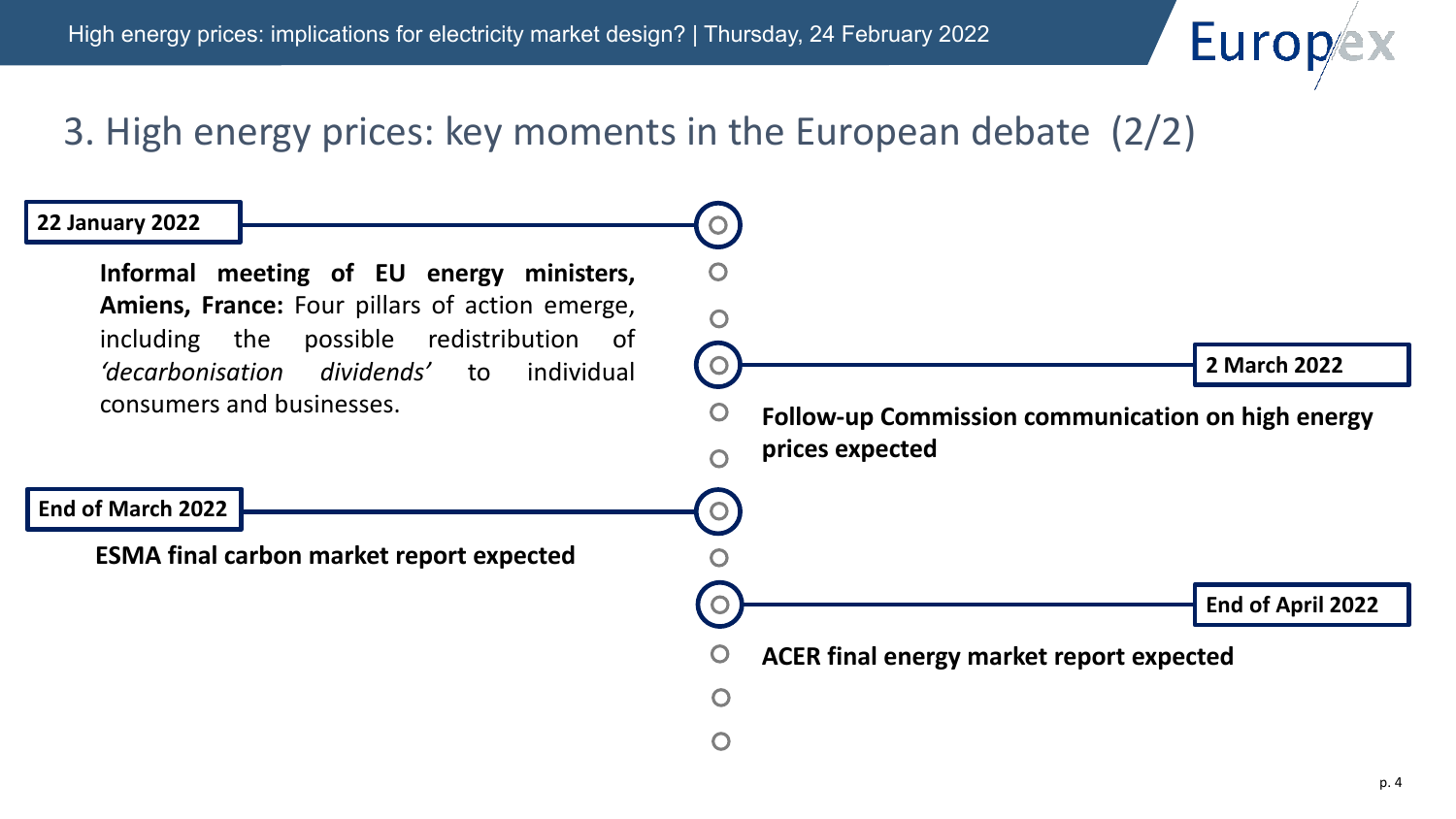

### 4. Member State pricing proposals and interventions

#### **Examples of proposals for alternative pricing approaches and/or financial redistribution**

Decoupling the electricity price from the clearing price: Notion of high gas prices 'contaminating' the 'pure marginal price signal'. Proposal for an average price with reference as well to the cost of 'inframarginal' clean technologies (particularly renewables). The price 'would be directly linked to the national production mixes'.

Setting a price cap on natural gas: Set a price cap on the price of bids from electricity produced by natural gas. This measure requires a subsequent compensation to be recovered at a later stage. Technology–specific price ceilings are also discussed.

Financial transfers between producers and consumers: Mechanisms, based on financial transfers between producers and consumers, ensuring that final consumers pay electricity prices that reflect the costs of the generation mix used to serve their consumption.

#### **'Clawback' interventions (so far) out of scope of the Commission 'toolbox'**

- § **Italy:** Proposed clawback mechanism for renewable power generation, and a fixed reference price until the Dec. 2022, based on historical average zonal electricity prices in Italy.
- **Spain:** Proposed charge on hydro, nuclear and renewable power plants to redistribute higher revenues earned from high wholesale prices.
- **Romania:** From 1 Nov. 2021 until 31 Mar 2022, sales from renewable electricity, hydro and nuclear power generation at prices above 450 LEI/MWh (app. 90 EUR/MWh) will be taxed ex-post at 80%.